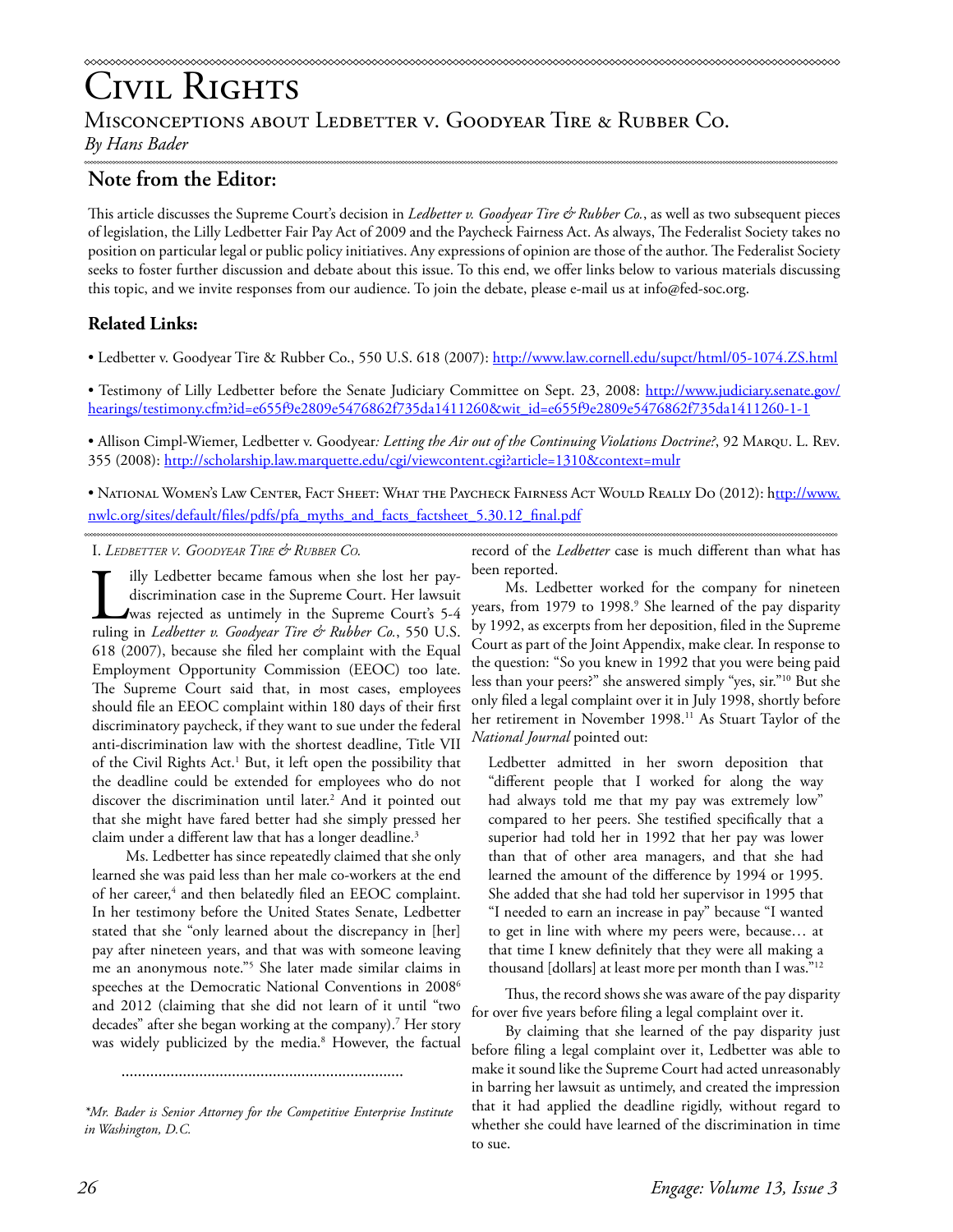This notion, widely promoted in the press,<sup>13</sup> was later cited by Democratic leaders in Congress,<sup>14</sup> and the Obama Administration,15 to justify enacting a new law that overturned the Supreme Court's decision, the Lilly Ledbetter Fair Pay Act.16

For example, the White House claimed that:

The [Supreme] Court ruled that employees subject to pay discrimination like Lilly Ledbetter must file a claim within 180 days of the employer's original decision to pay them less . . . even if the employee did not discover the discriminatory reduction in pay until much later [].<sup>17</sup>

However, the Supreme Court never said the 180-day deadline should be applied rigidly. Instead, it specifically left open the possibility that employees could sue later simply because they didn't know of the discrimination at the time—a factual situation it said did not apply to Ledbetter's case since she testified in her deposition that she knew of the pay disparity in 1992, but only filed her complaint with the EEOC in 1998.18 The Court pointedly noted that the plaintiff could have pressed her claim instead under the Equal Pay Act, which has a longer deadline for suing.<sup>19</sup> Moreover, as lawyer Paul Mirengoff observed,<sup>20</sup> the Supreme Court has long allowed hoodwinked employees to rely on equitable tolling or estoppel to sue beyond the deadline when employer deception keeps them from suing within 180 days, as it made clear in its Zipes decision.<sup>21</sup> The Court's decision did not surprise employment lawyers, who expected it based on the Court's precedents, and generally viewed it as the correct decision.<sup>22</sup>

The Supreme Court did not say that the deadline should apply inflexibly, without regard to whether a worker could have discovered the discrimination. Rather, it explicitly left open the possibility that plaintiffs can wait to sue until *after* learning of discrimination, under the so-called "discovery rule." It noted in footnote 10 of its opinion:

[W]e have previously declined to address whether Title VII suits are amenable to a discovery rule . . . .Because Ledbetter does not argue that such a rule would change the outcome in her case, we have no occasion to address this issue.<sup>23</sup>

Thus, since Ledbetter did not claim that a lack of knowledge had prevented her from suing in time, relaxing the deadline for her would have done her no good. And, even if she had lacked knowledge *as a result* of being hoodwinked by her employer, she could have had the deadline extended under the longstanding doctrines of equitable tolling and estoppel, which apply somewhat more narrowly than the discovery rule.<sup>24</sup>

Moreover, although the Supreme Court did dismiss Ledbetter's lawsuit under Title VII, the discrimination law with the shortest deadline, it emphasized that the plaintiff could have pressed her discrimination claim instead under the Equal Pay Act, <sup>25</sup> which has a longer deadline for suing.<sup>26</sup> As it noted, "Petitioner, having abandoned her claim under the Equal Pay Act, asks us to deviate from our prior decisions in order to permit her to assert her claim under Title VII."27 She might have won her case had she simply appealed based on the Equal Pay Act, which has a longer deadline for bringing discrimination claims (3 years in most cases)<sup>28</sup> than Title VII does—and may

even have more generous rules for when the clock starts ticking on its deadline.<sup>29</sup> Under the EPA, the deadline for suing arguably restarts with each paycheck,<sup>30</sup> quite possibly allowing employees to sue even if they, like Ledbetter, waited for years after learning about it before suing.

Under another provision of Title VII—its ban on unintentional or "disparate-impact" discrimination<sup>31</sup>—the deadline starts running all over again with each paycheck, as the Supreme Court indicated in *Lewis v. City of Chicago* (2010).<sup>32</sup> That decision held that under Title VII's disparate-impact provision—unlike its intentional-discrimination provision (the provision applied in *Ledbetter*)—the deadline does not run from the date a decision or policy is *adopted*, but rather starts running all over again each time the policy is *applied,* giving the plaintiff much more time to sue. In *Ledbetter*, the Supreme Court suggested that a similarly generous accrual rule might apply under "the EPA," because it likewise "does not require . . . proof of intentional discrimination."33

### II. Subsequent Legislation

### *A. Lilly Ledbetter Fair Pay Act*

These misconceptions about the *Ledbetter* decision and its reach played a key role in the push for two pieces of federal pay legislation, the Lilly Ledbetter Fair Pay Act, enacted in 2009,<sup>34</sup> and the Paycheck Fairness Act, which has not passed the Senate yet, but was passed by the House under Democratic control in the 110<sup>th</sup> and 111<sup>th</sup> Congresses.<sup>35</sup>

The Ledbetter Act changes federal law to restart the clock on the deadline for suing each time an employee is paid a paycheck affected by an allegedly discriminatory pay decision. As House Speaker Nancy Pelosi noted, under it, "each paycheck resulting from a discriminatory pay decision would constitute a new violation of employment nondiscrimination law. As long as a worker files a charge within 180 days of a discriminatory paycheck, the charge would be considered timely." Pelosi's argument was based on the premise that:

The *Ledbetter* decision allows employers to escape responsibility by keeping their discrimination hidden and running out the clock. Under the Supreme Court decision, employers have an incentive to keep discriminatory pay decisions hidden for 180 days then never correct them. Once 180 days has elapsed, the employer can continue paying discriminatory wages to the employee for the rest of her career."36

This premise was widely publicized by the media.<sup>37</sup>

As documented earlier in this article, it was incorrect that the Supreme Court's decision allows employers to "never correct" discriminatory pay decisions as long as they succeed in keeping them "hidden for 180 days." Nothing in the Supreme Court's decision questioned, much less overruled, its earlier *Zipes* decision, an 8-to-0 ruling that allowed employees to rely on equitable tolling or estoppel to sue even after the deadline when an employer's deception actually prevented them from learning of the discrimination earlier.<sup>38</sup> Further, most employees who failed to comply with the 180-day deadline for Title VII claims enforced in the *Ledbetter* decision could simply sue instead under other laws with longer deadlines, like the Equal Pay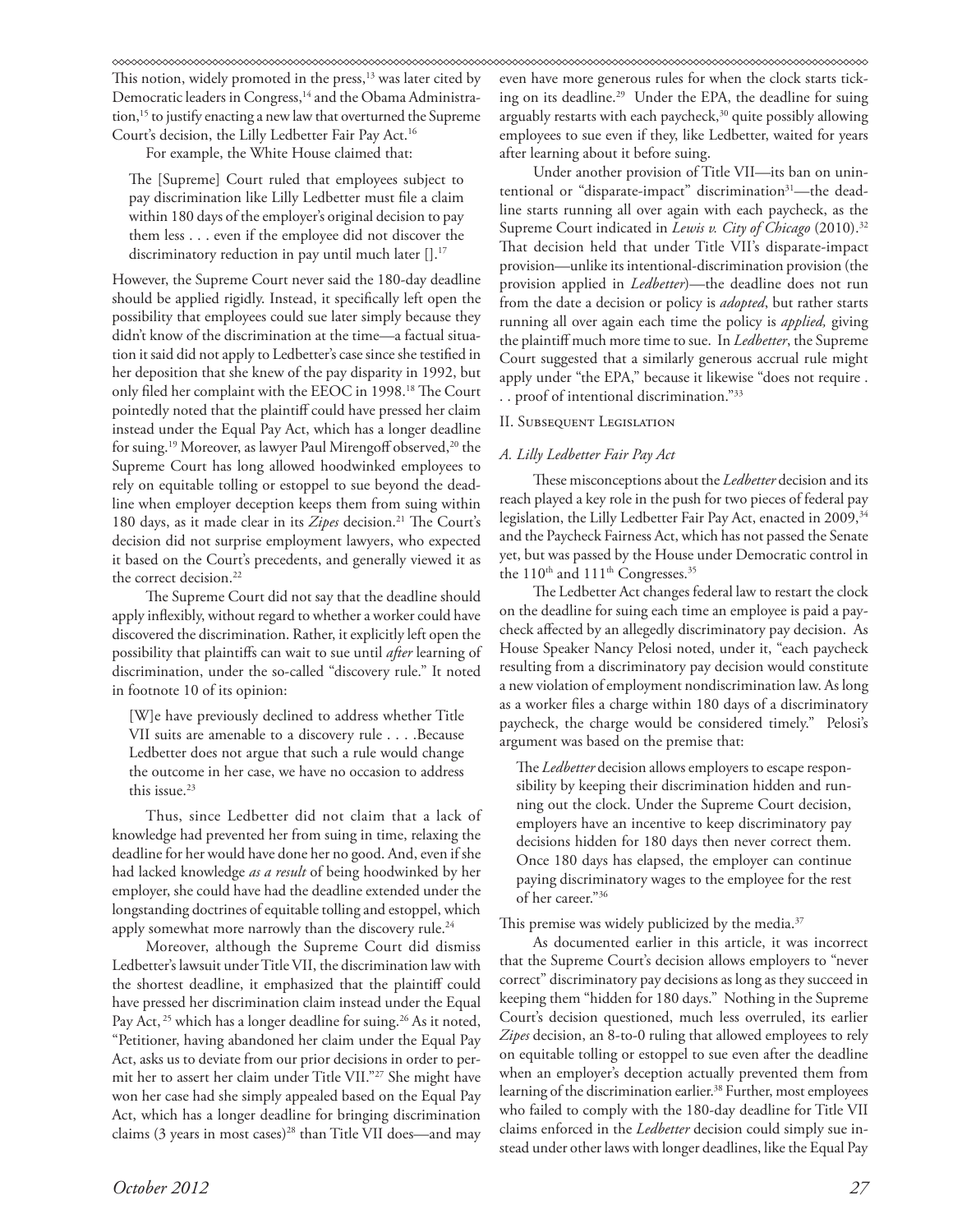Act, which also prohibits pay discrimination based on sex.<sup>39</sup>

Perhaps anticipating the argument that the Equal Pay Act provided an alternative remedy for female employees, Speaker Pelosi claimed that the *Ledbetter* "decision severely restricted workers' ability to pursue claims of pay discrimination on the basis of not only sex, but race" and other characteristics as well. <sup>40</sup> But this also led to another major misconception. While it is true that the Equal Pay Act itself only covers sex discrimination, lawsuits alleging intentional racial discrimination or racially unequal treatment can be brought by any employee, public or private, under 42 U.S.C. § 1981, which has a long four-year deadline for suing.<sup>41</sup> Public employees can sue for pay discrimination,<sup>42</sup> including racial, sexual,<sup>43</sup> or religious<sup>44</sup> discrimination, under 42 U.S.C. § 1983, which has a statute of limitations as long as six years in some states.45

Moreover, the *Ledbetter* decision itself indicated that the deadline for suing might start running all over again with each new paycheck in cases alleging *unintentional* or "disparate impact" discrimination (rather than the intentional discrimination alleged by Ms. Ledbetter).<sup>46</sup> Indeed, the Supreme Court later ruled unanimously that in such cases, a worker can sue within 180 days of each *application* of a discriminatory policy (like a recently-issued paycheck), rather than having to sue within 180 days after the policy was first *set*, since the focus in unintentional discrimination cases is not the employer's intent at the time it adopted the policy (which is irrelevant in such cases), but rather any *application* of the policy.<sup>47</sup> Thus, the *Ledbetter* decision did not restrict workers' ability to pursue those claims of pay discrimination at all, regardless of whether the alleged discrimination was based on race, sex, or religion.

By allowing employers to be sued many years after a worker's pay is set, simply because the worker is still drawing a paycheck, the Lilly Ledbetter Fair Pay Act may leave some employers unable to defend themselves against meritless charges. The Supreme Court noted that due to Ledbetter's own delay in suing Goodyear, the supervisor involved in setting her pay had died by the time her case was tried: "Ledbetter's claims of sex discrimination turned principally on the misconduct of a single Goodyear supervisor . . . by the time of trial, this supervisor had died and therefore could not testify. A timely charge might have permitted his evidence to be weighed contemporaneously."48 The passage of time thus left the company less able to show that Ledbetter's lower pay was not the result of sexism or discriminatory intent.<sup>49</sup>

### *B. The Paycheck Fairness Act*

The notion that the *Ledbetter* decision barred women from suing over pay discrimination even when they could not have discovered it any sooner was also used to press for passage of the Paycheck Fairness Act, a bill that would make changes to the Equal Pay Act.<sup>50</sup>

Backers of the Paycheck Fairness Act relied on other misconceptions as well. House Speaker Pelosi argued that existing law treated victims of sex discrimination worse than other kinds of discrimination, and that the Paycheck Fairness Act was thus needed to put "gender-based discrimination sanctions on equal footing with other forms of wage discrimination by allowing

women to sue for compensatory and punitive damages."<sup>51</sup>

First, although the Equal Pay Act does not authorize compensatory and punitive damages (it does give employees back pay and liquidated damages), Title VII, which also prohibits pay discrimination based on sex, makes available compensatory and punitive damages up to \$300,000 to employees who prevail in discrimination lawsuits<sup>52</sup> (in addition to providing them with back pay<sup>53</sup> and attorney's fees).<sup>54</sup>

Under current law, victims of sex discrimination are better off than employees alleging discrimination based on other factors, such as religion. Those employees can sue only under Title VII, not the Equal Pay Act, and thus cannot recover liquidated damages the way that plaintiffs alleging gender discrimination under the Equal Pay Act can.55

The Paycheck Fairness Act would give plaintiffs suing over pay discrimination damages unavailable to other kinds of discrimination victims. For example, although compensatory and punitive damages (unlike back pay) are usually unavailable to workers suing over unintentional or "disparate-impact" discrimination,56 the Paycheck Fairness Act would create an exception for gender-based equal-pay cases, giving such plaintiffs compensatory damages even in cases of unintentional pay discrimination.<sup>57</sup>

Moreover, the Paycheck Fairness Act would completely eliminate the cap on compensatory and punitive damages for one special category of discrimination plaintiff—those alleging gender-based pay discrimination.<sup>58</sup> For most other categories of discrimination, the cap would remain at \$300,000.59

Other provisions in the bill would undermine rather than promote equality. As Speaker Pelosi noted, under the Equal Pay Act, "Courts have allowed employers to use any factor other than sex to justify a pay disparity between men and women." By contrast, "Under the Paycheck Fairness Act, an employer would have to show that the disparity . . . is job-related, and is consistent with business necessity."60 So the fact that an employer relied on a "factor other than sex" to set pay would not necessarily be a defense under the Paycheck Fairness Act, which could hold an employer liable even if it was perfectly fair in how it paid its workers.<sup>61</sup>

To this last point, it is worth noting that not all pay disparities between men and women are the product of sexism or discrimination. For example:

Men are far more likely to choose careers that are more dangerous, so they naturally pay more. Top 10 most dangerous jobs (from the U.S. Bureau of Labor Statistics): Fishers, loggers, aircraft pilots, farmers and ranchers, roofers, iron and steel workers, refuse and recyclable material collectors, industrial machinery installation and repair, truck drivers, construction laborers. They're all male-dominated jobs.<sup>62</sup>

Ninety-two percent of all workers who die on the job are men, even though only a bare majority of all workers are men.<sup>63</sup> Moreover, "Men are far more likely to take work in uncomfortable, isolated, and undesirable locations that pay more. Men work longer hours than women do. The average fulltime working man works six hours per week or fifteen percent longer than the average fulltime working woman."64 These examples are at odds with the assumption of many supporters of the Paycheck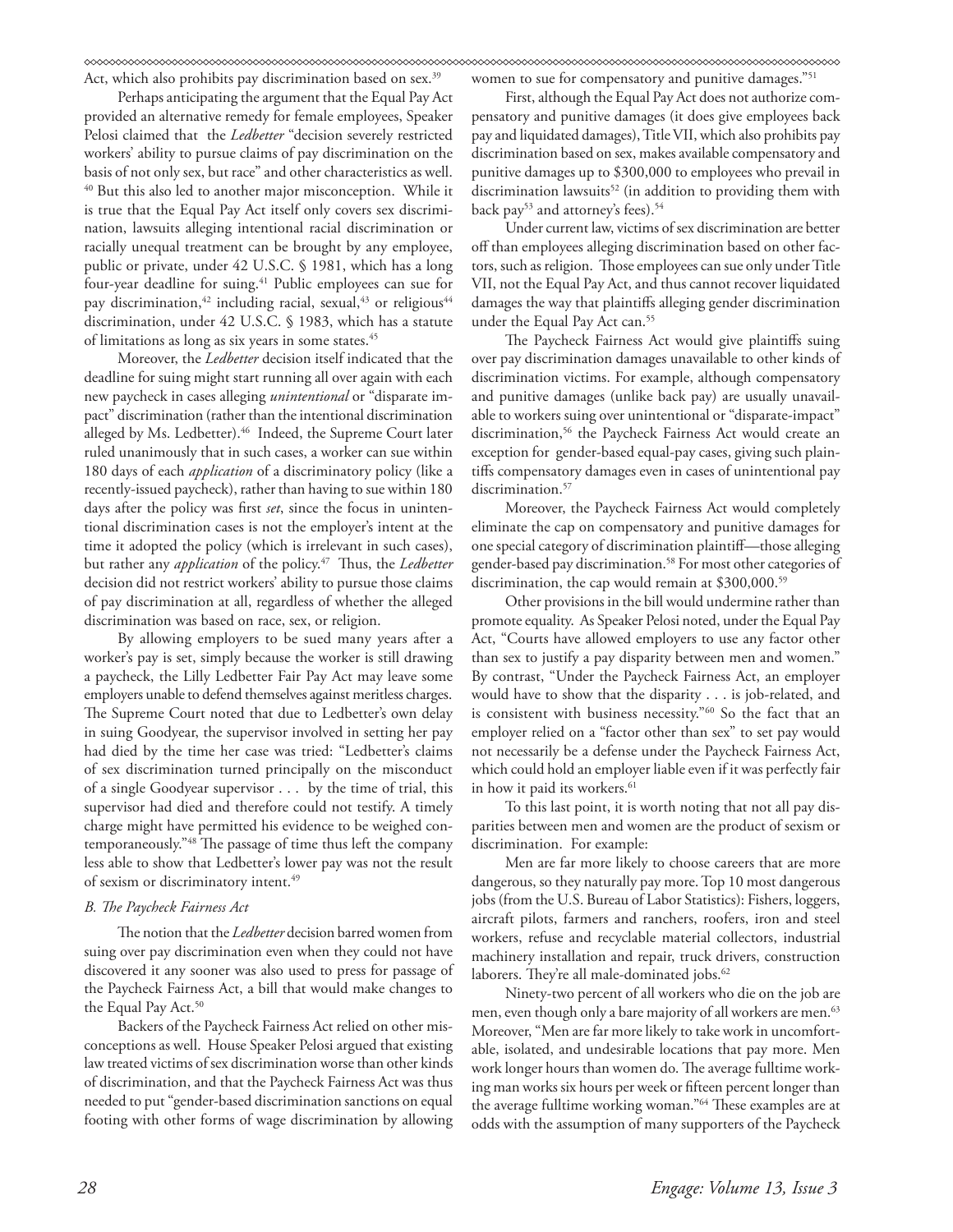Fairness Act and the Ledbetter Act that pay disparities are simply the result of gender bias or sexism.

### **Endnotes**

1 *See* 42 U.S.C § 2000e–5(e)(1) (180-day deadline applies in states that do not have "a State or local agency with authority to grant or seek relief" from the alleged discrimination, and 300-day deadline applies in other states).

2 Ledbetter v. Goodyear Tire & Rubber Co., 550 U.S. 618, 642 n.10 (2007).

3 *See id*. at 621.

4 *Pay Equity Pioneer Lilly Ledbetter Addresses the DNC*, PBS Newshour, August 26, 2008, *available at* www.pbs.org/newshour/bb/politics/july-dec08/ ledbetter\_08-26.html.

5 *See* Senate Judiciary Hearing on Elena Kagan's Nomination to the Supreme Court, July 1, 2008 beginning at the 74 minute mark, *available at* www. senate.gov/fplayers/CommPlayer/commFlashPlayer.cfm?fn=judiciary070110 &st=xxx.

6 *Pay Equity Pioneer Lilly Ledbetter Addresses the DNC*, PBS Newshour, Aug. 26, 2008 (Ledbetter said she learned of the pay disparity from an "anonymous note in my mailbox," after beginning to suspect it "toward the end of my 19 years at Goodyear"; "our highest court sided with big business. They said I should have filed my complaint within six months of Goodyear's first decision to pay me less, even though I didn't know that's what they were doing.").

7 *Speech by Lilly Ledbetter at Democratic National Convention (Text / Video)*, *available at* http://electronicvillage.blogspot.com/2012/09/speech-by-lillyledbetter-at-democratic.html.

8 *See, e.g.,* Jim Abrams, Associated Press, *Democrats in House Push Through 2 Pay-Equity Bills*, South Florida Sun-Sentinel, January 10, 2009, at 9A ("Lilly Ledbetter. . . sued the company over pay discrimination when she learned, shortly before retiring after a 19-year career there, that she was paid less than any male supervisor")*;* Fanny Carrier, *Retired US worker Becomes Champion of Women's Fair Pay*, Agence France Presse English Wire, January 30, 2008 ("Ten years ago, someone slipped an anonymous note into Lilly Ledbetter's locker and the tire factory worker learned that she was being paid less than her male counterparts who were doing the same work. . . She immediately" complained to the EEOC, but her case was dismissed as untimely); Ann Friedman, *TAP Talks with Lilly Ledbetter*, The American Prospect, April 23, 2008 (In *Ledbetter*, "The justices ruled that employees can only file a wagediscrimination complaint within 180 days of when the payroll decision was made," "which leaves women and minorities in Ledbetter's situation with no recourse"; "TAP talked with Ledbetter . . . *How did you finally find out how much your male co-workers were making?* The only way that I really knew was that someone left an anonymous note in my mailbox showing my pay and the pay for the three males who were doing the same job"), http://prospect. org/article/tap-talks-lilly-ledbetter-0.

### 9 *Ledbetter*, 550 U.S. at 621.

10 Ledbetter v. Goodyear Tire & Rubber Co.*,* Case No. 05-1074, *Joint Appendix* at pg. 233 (Page 123 of Ledbetter's deposition), *available at* www. scotusblog.com/movabletype/archives/LedbetterJoinAppendix.pdf (this is from a web site co-sponsored by Ledbetter's own lawyers in the Supreme Court, the Howe & Russell law firm); *see also* Copus, *Pay Discrimination Claims After Ledbetter*, 75 Defense Counsel Journal 300, 305 (2008) (Copus, a leading employment lawyer who once worked for the EEOC, noting that Ms. Ledbetter admitted in her deposition that she was aware of the disparity in pay by 1992).

11 *Ledbetter*, 550 U.S. at 621.

12 Stuart Taylor, *The Right Should Stop Demagoguing -- And Obama Should Stop Distorting Facts*, National Journal, May 28, 2009, *available at* http:// ninthjustice.nationaljournal.com/2009/05/the-right-should.php.

13 *See, e.g.,* Jim Abrams, *Democrats in House Push Through 2 Pay-Equity Bills*, Associated Press, *supra* ("The Lilly Ledbetter Act would reverse a 2007 Supreme Court ruling that a worker must file claims of wage discrimination within 180 days of the first decision to pay that worker less, even if the person was unaware of the pay disparity"); *Shut loophole on inequality*, Editorial, VENTURA COUNTY STAR, Aug. 27, 2008 ("When Ms. Ledbetter retired from

her job of 19 years, she got an anonymous note that her salary of \$45,000 a year was \$6,600 less than the lowest-paid male supervisor"; the courts ruled against her because "Ms. Ledbetter had not filed her discrimination lawsuit within the proscribed 180 days after the alleged discrimination occurred, which was several years earlier. The catch? Ms. Ledbetter did not know that, for years, she had been paid less than her male colleagues."), *available at* https://www.vcstar.com/news/2008/aug/27/shut-loophole-oninequality/; Gail Collins, *McCain's Compassion Tour*, N.Y. Times, April 26, 2008, at A21 ("When she was near retirement, she got an anonymous letter listing the salaries of the men who held the same job," who were paid more; the Supreme Court "ruled 5-to-4 against Ledbetter, saying that she should have filed her suit within 180 days of receiving her first paycheck in which Goodyear discriminated against her. The fact that workers generally have no idea what other people are making when they start a job did not concern the court . . . In other words, pay discrimination is illegal unless it goes on for more than six months.").

14 House Speaker Nancy Pelosi, *Fair Pay* ("the Supreme Court said that Ledbetter had waited too long to sue for pay discrimination, despite the fact that she filed a charge with the U.S. Equal Employment Opportunity Commission as soon as she received an anonymous note alerting her to pay discrimination.") (www.democraticleader.gov/floor?id=0269).

15 *See, e.g.,* Kenneth R. Bazinet & Davis Saltonstall, *Michelle Charms at*  Bam's 1<sup>st</sup> Bill Signing. Lauds Granny Behind Equal-Pay Law, N.Y. DAILY NEWS, Jan. 30, 2009, at 2 (Obama claimed Ledbetter worked for Goodyear "for nearly two decades before discovering that for years, she was paid less than her male colleagues.").

16 Pub. L. 111-2, 123 Stat. 5 (Jan. 29, 2009), 42 U.S.C. § 2000e-5(e)(3).

17 Macon Phillips, *Now Comes Lilly Ledbetter*, THE WHITE HOUSE BLOG, January 25, 2009, 1:48 p.m. EDT, *available at* http://www.whitehouse.gov/ now-comes-lilly-ledbetter/.

18 *Ledbetter*, 550 U.S. at 642 n.10.

19 *Id.* at 621. *See* 29 U.S.C. § 255(a) (deadline of 2 or 3 years under the Equal Pay Act depending on the type of claim); *Ledbetter*, 550 U.S. at 658 n.8 (Ginsburg, J., dissenting) (saying that "under the Equal Pay Act," Ledbetter "would not have encountered a time bar").

20 Paul Mirengoff, *Demonizing the "Roberts Court," Dishonestly, Part*  One, PowerLINE BLOG, July 5, 2010, http://www.powerlineblog.com/ archives/2010/07/026687.php.

21 Zipes v. Trans World Airlines*,* 451 U.S. 385, 393 (1982).

22 For example, Ross Runkel wrote that "This is the correct decision, following the reasoning that I predicted back in November." Runkel, *Ledbetter Loses Pay Discrimination Case*, Law Memo, May 29, 2007, http:// www.lawmemo.com/blog/2007/05/ledbetter\_loses.html.

23 *Ledbetter*, 550 U.S. at 642 n.10.

24 *See Zipes*, 451 U.S. at 393; Cooper v. Bell*,* 628 F.2d 1208, 1214 (9th Cir.1980) (extending deadline due to deceptive statements); NLRB v. Don Burgess Constr. Corp.*,* 596 F.2d 378, 382-83 (9th Cir. 1979) (deadline extended due to employer's fraudulent concealment of violation).

25 *Ledbetter*, 550 U.S. at 621.

26 *See id.* at 658 n.8 (Ginsburg, J., dissenting) (discussing limitations period of two or three years for Equal Pay Act claims, and saying that "under the Equal Pay Act," Ledbetter's claim "would not have encountered a time bar").

27 *Ledbetter*, 550 U.S. at 621.

28 29 U.S.C. § 255(a) (prescribing a three-year deadline for willful violations, and a two-year deadline for all other violations, such as unintentional violations, in minimum wage cases); 29 U.S.C. § 206(d)(3) (treating Equal Pay Act violations as if they were minimum wage violations, and thus subjecting them to the deadline in  $\S$  255(a)).

29 *Ledbetter*, 550 U.S. at 640 (responding to Ledbetter's observation that "lower courts routinely hear [EPA] claims challenging pay disparities that first arose outside the limitations period" by noting that "the EPA and Title VII are not the same"; "If Ledbetter had pursued her EPA claim, she would not face the Title VII obstacles that she now confronts").

30 *Ledbetter*, 550 U.S. at 658 n.8 (Ginsburg, J., dissenting) ("Under the